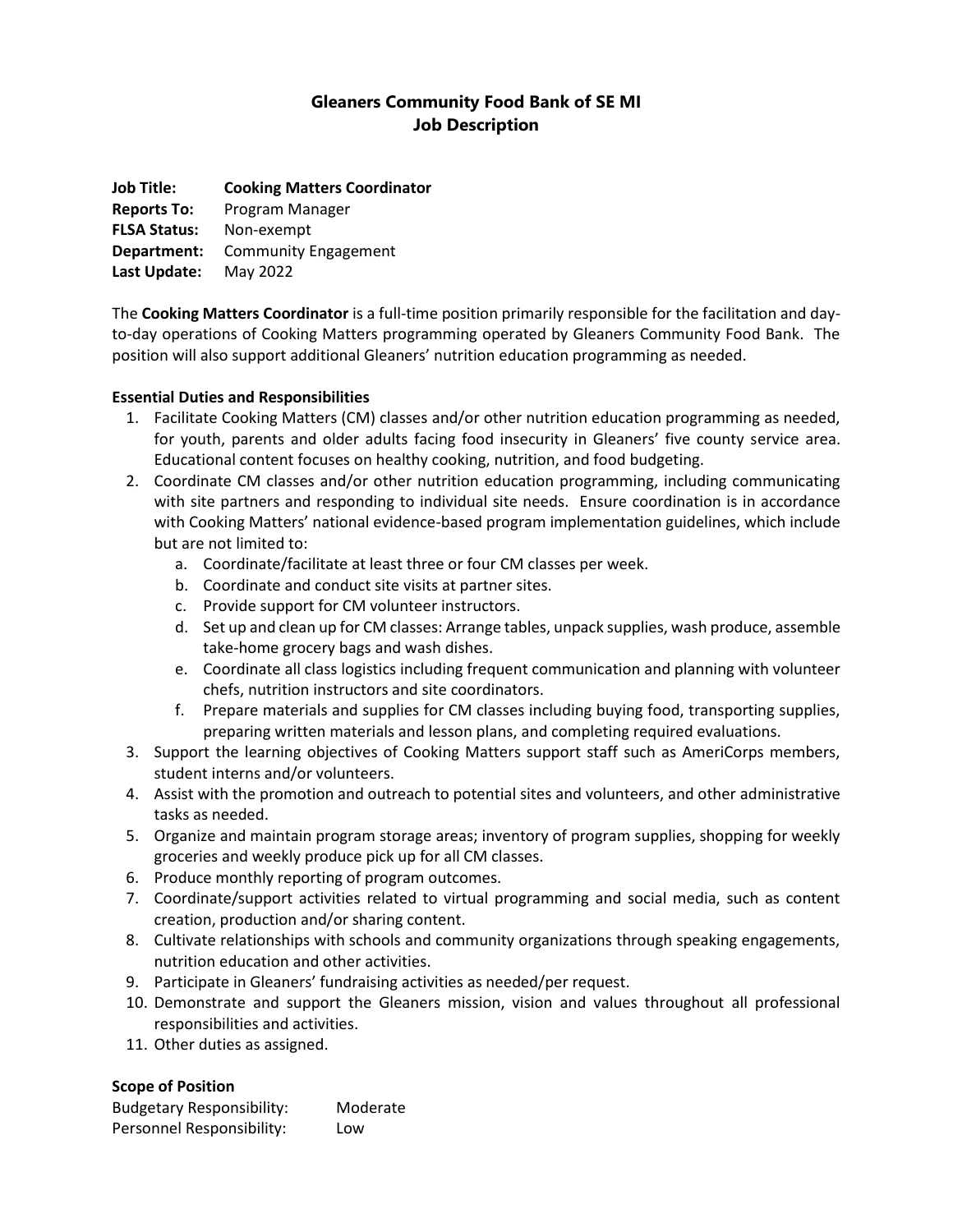| Donors:                      | Low      |
|------------------------------|----------|
| Access to Confidential Info: | Moderate |
| Supervisory responsibility:  | Low      |
| <b>Customer Contact:</b>     | High     |
| Volunteers:                  | High     |
| <b>Partner Agencies:</b>     | Moderate |

#### **Qualifications**

To perform this job successfully, an individual must be able to perform each essential duty satisfactorily. The requirements listed below are representative of the knowledge, skill, and/or ability required. *Reasonable accommodations may be made to enable individuals with disabilities to perform the essential functions.*

#### **Education/Experience**

- 1. Bachelor's degree in Dietetics, Nutrition, Public Health, Health Education or related field is preferred.
- 2. Minimum of 1 year experience facilitating nutrition or health education, required.
- 3. Minimum of 1-year culinary experience preferred.
- 4. Clear, timely and professional communication skills, required.
- 5. Experience working with diverse populations, required.
- 6. Ability to work both independently and collaboratively with a team, required.
- 7. Flexibility of scheduling, including evenings and occasional weekends, required.
- 8. Experience utilizing social media platforms such as Facebook Live, Facebook Premier and/or TikTok, strongly preferred.
- 9. Understanding of communities in southeast Michigan, strongly preferred.
- 10. Valid driver's license and proof of insurance, required.
- 11. ServSafe food safety certification, preferred.

#### **Language Ability**

Excellent verbal and written skills.

#### **Math Ability**

Ability to add, subtract, multiply, and divide in all units of measure, using whole numbers, common fractions, and decimals.

#### **Reasoning Ability**

Ability to understand and carry out instructions furnished in written, oral, or diagram form.

#### **Equipment**

The position requires operation of standard office equipment and residential and commercial kitchen equipment, pallet jack.

#### **Physical Demands**

While performing the duties of this job, the employee is frequently required to move equipment and supplies up to 50 pounds to offsite locations. In addition, the employee is frequently required to speak, hear and use hands. Moderate amounts of walking as well as long periods of walking or standing are required.

#### **Computer Skills**